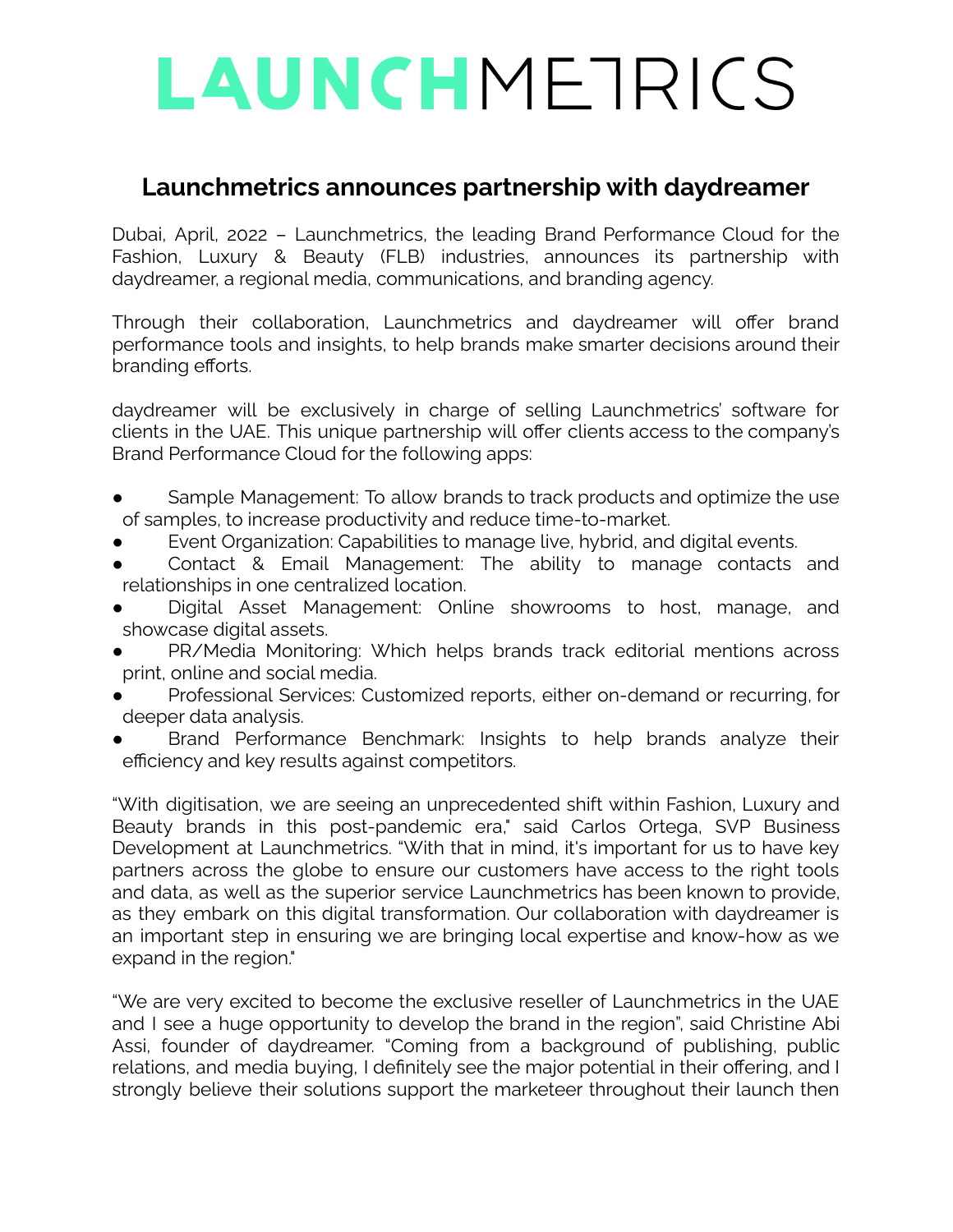## LAUNCHMETRICS

metrics journey, especially in this increasingly competitive landscape where every effort needs to be tracked, measured and optimized."

#### **About Launchmetrics**

Launchmetrics is the leading Brand Performance Cloud used by Fashion, Luxury and Beauty (FLB) executives to connect with the modern consumer in a constantly changing landscape. With over a decade of industry expertise, Launchmetrics helps more than 1,000 customers create inspiring, impactful and measurable experiences.

Its Brand Performance Cloud provides companies with the tools and intelligence they need to optimize the use of their creative assets, execute powerful brand amplification programs and measure their brand performance. The company's AI-driven and proprietary Media Impact Value™ gives customers the ability to benchmark their performance against 2,000 competitors worldwide. Launchmetrics' intelligence empowers these companies to grow their businesses and streamline their processes, bringing a sharp focus to profitability, accountability, and efficiency while enabling the type of quick decision-making required for agility.

Founded in New York and with operating headquarters in Paris, Launchmetrics has employees in ten markets worldwide and offers support in five languages. Launchmetrics has been the trusted brand performance technology to brands worldwide such as Dior, Fendi, Shiseido, and NET-A-PORTER as well as partners like IMG, the Council of Fashion Designers of America, the British Fashion Council, Camera Nazionale Della Moda Italiana and the Fédération de la Haute Couture et de la Mode.

To learn more about Launchmetrics, please visit [launchmetrics.com/newsroom](http://launchmetrics.com/newsroom) and follow [@launchmetrics.](https://www.instagram.com/launchmetrics/?hl=en)

#### **Press Contacts:**

**Launchmetrics** Katherine Knight, Corporate Communications Director [communications@launchmetrics.com](mailto:communications@launchmetrics.com)

#### **About daydreamer**

daydreamer is a regional media, communications, and branding agency, based in Dubai, Kuwait, Jeddah and Beirut, with media networks across several markets.

daydreamer acts as a partner and an extension of the brands they serve, by providing services in media buying, communications, and public relations.

The company was founded in 2021 by Christine Abi Assi, a Dubai-based entrepreneur with expertise in publishing, media buying and public relations. Christine's work philosophy is to cater to each of her clients with a personal touch and an adaptable approach.

Both daydreamer and Christine are linked to RLP Group, a family-run business, publishing and media representation company, founded in 1983 with regional offices.